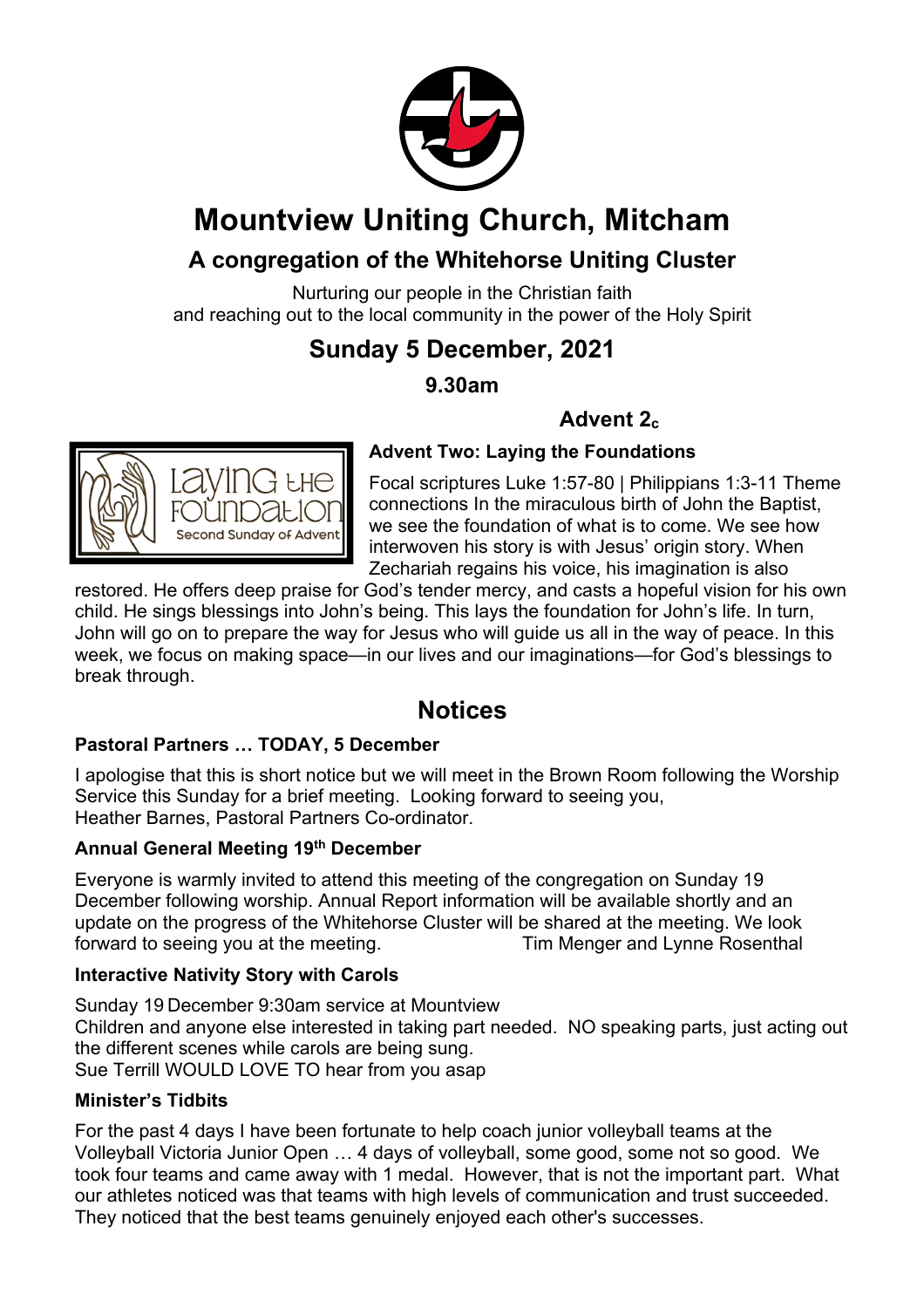Essentially, what our athletes saw is a microcosm of healthy community. The ability to work through adversity, being secure enough to risk together, understanding how my strength can supplement your weaknesses and vice versa, are snapshots of what healthy living looks like. I am extremely fortunate to coach volleyball across a whole spectrum of our community. I coach across socio-economic lines, across gender and age group lines and everything comes down to some simple guiding principles:

- 1. Communication builds trust.
- 2. Team success is not an individual event.
- 3. Everyone has a role to play. (That includes off-court actions that build the culture and connection of the group)

This is why I love being involved in sport. I get to have an influence in maturing people into taking those same principles from our sporting environment and live them into the world. Pete Rivett

#### **Centre 81 Christmas Hampers**

We will be preparing our Christmas hampers over two days, 16 & 17 December 2021. If anyone has donations of Christmas fare for the hampers, please bring them to Church on Sundays, deliver to Centre 81 on Tuesdays & Fridays, between 10.00 a.m. & 12.00 noon, or if you would like them collected from your home, please call to arrange a suitable time. Donations are needed at Centre 81 by 12 December.

The Committee at Centre 81 thanks you for all your support and encouragement, during a year that has been difficult for all of us. The same state of the state of the state of the state of the state of the state of the state of the state of the state of the state of the state of the state of the state of the

#### **Christmas Remembrance Service**

Our Cluster wide Christmas Remembrance Service will be held on Thursday 16<sup>th</sup> December at7:30pm at our Blackburn North Nunawading church campus. It is planned to put together a PowerPoint audio visual using the photos of people you want to remember who have passed away in the last 12 months.

If you would like a photo of your loved one to be included, please send it to Rev Peter via his email or contact him to arrange for him to scan a hard copy. Rev Peter will need the photos by Sunday 12 December.

It would be lovely to welcome to the service the family members of the people we are remembering. You are encouraged to pass on this notice and invitation to such family members. Give Rev Peter a call if you have any questions on 0434 310 862.

#### **Visio Divina**

A series of reflective readings and artworks to engage deeply in the Advent experience:

• Thursdays 9<sup>th</sup>, 16<sup>th</sup>, 23<sup>rd</sup>. December at 10:30am at BNNUC and on SWAY

#### **Advent Quiet Reflective mornings**

Forest Hill Uniting 8th December 10am - 12pm Contact Corry Skilbeck and Rev Tina to register - must be double vaccinated

#### **Tech Learn and Share**

We met for the last time for 2021 last Tuesday evening, when we learned some basic video editing skills. Marie Bartlett from BNNUC put together a beautiful video presentation of a trip to the Kimberley – spectacular photos with accompanying music. Others of us weren't quite so professional in what we produced, but learned some new and useful skills. The group will re-convene in February 2021, with a definite date provided closer to the

time. If you haven't joined us before, you will be most welcome. It really is a time of sharing and learning from one another and is a good way to meet other people from around the cluster. Cathryn Peppiatt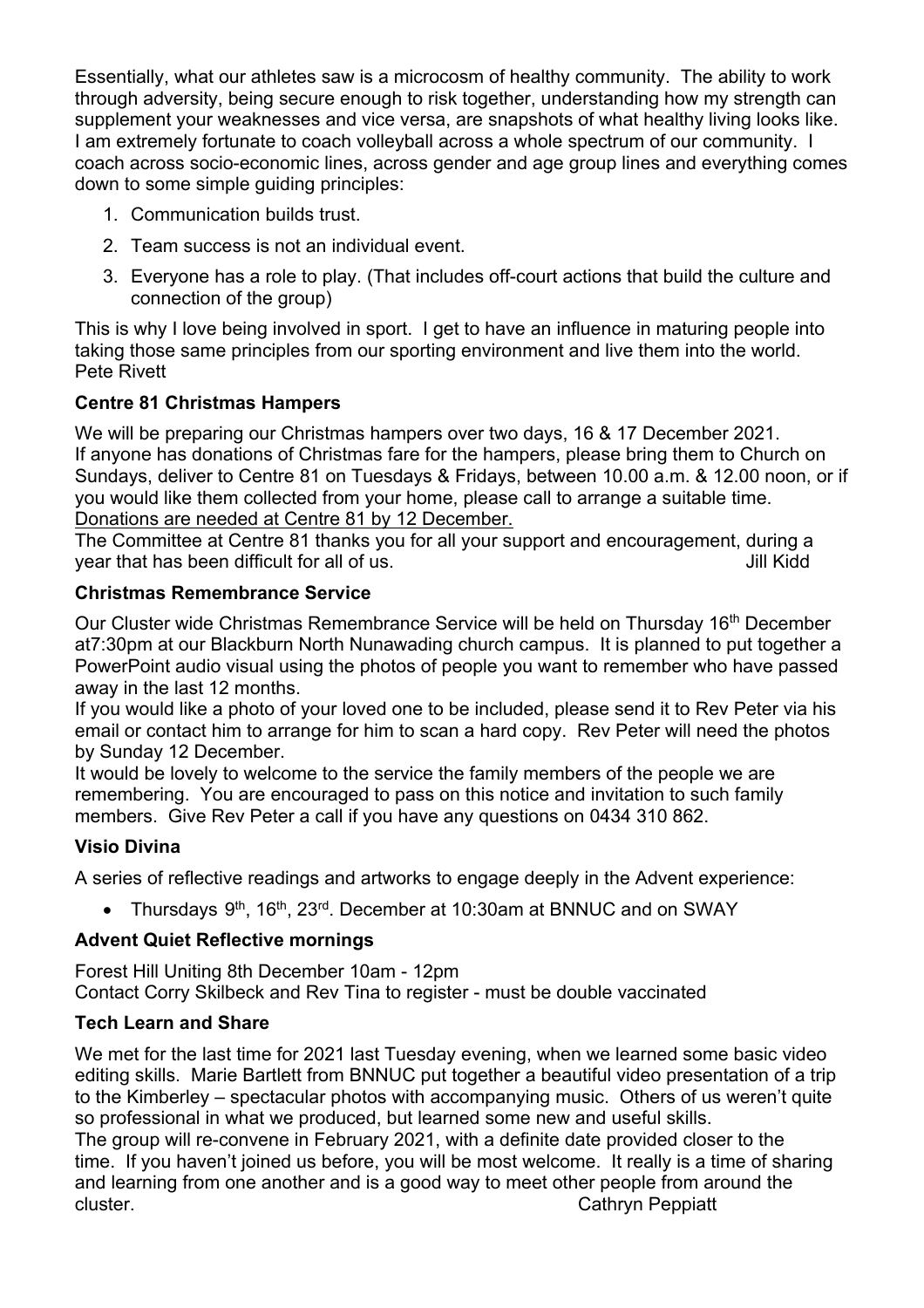#### **Annual Christmas Bowl Appeal**

Once again you are invited by Act For Peace to join with churches across Australia to share God's love through the Christmas Bowl. While we have experienced the disruption caused by the coronavirus pandemic, that is nothing compared with the impact on 82 million people around the world uprooted by conflict or disasters or caught up in humanitarian crises in Ethiopia, Myanmar, Gaza and the fall of Afghanistan. The Christmas Bowl is a vital channel for expressing our unity in Christ and sharing God's love.

The recent bombing of Gaza and the escalation of tensions between Israel and Palestine can make peace feel more distant than ever, especially for children. The Christmas Bowl's partner in the region is providing mental and other health care to people across Gaza. Donations to the Christmas Bowl will help the running of three health clinics to provide psychosocial support.

Donation envelopes are available on the foyer table for those wishing to post their donation. For those who wish to donate online, there is a unique donation page at:

https://www.mycb/45123 which will total Mountview's donations. Thank you for your generous support.

#### **Whitehorse Cluster Ministers Contact and Availability Details:**

| Rev Peter Cannon<br>Email: revpeterc@gmail.com         | 0434 310 862 | Sunday - Thursday                          |
|--------------------------------------------------------|--------------|--------------------------------------------|
| Rev Tina Lyndon Ng<br>Email: tinaalyndon@gmail.com     | 0423 715 590 | Sunday, Tuesday – Thursday (flexible days) |
| <b>Rev Peter Rivett</b><br>Email: p.rivett@outlook.com | 0411 511 858 | Sunday – Thursday (partial days)           |
| Ministers on call                                      | 0403 225 257 | <b>Fridays and Saturdays</b>               |

### **Worship Roster**

#### **This Sunday 5 December:** Rev Pete Rivett

Jenny Balshaw (FC) Peter Cox (FC) Margot Kemke (FC Denyse Ward (VFC)

Michael Plumridge (Lead Steward)

#### **Next Sunday 12 December:** Rev Peter Cannon

Heather Barnes (VF) Margaret Swain (F) David Rowe (Lead Steward)

## **Lectionary Readings**

**This Sunday 5 December:** David Rowe

Malachi 3:1-4 Luke 1:68-79 Philippians 1:3-11 Luke 3:1-6

**Next Sunday 12 December: Margaret Swain** 

Zephaniah 3:14-20 Isaiah 12:2-6 Philemon 4:4-7 Luke 3:7-18

## **Prayer Cycles**

Rostered members for 'Prayers of The People' – please email your prayer (for your upcoming Sunday) to multi-media@mountview.unitingchurch.org.au before 6pm Thursday

#### **This Sunday 5 December:** Tim Joyce

World: Myanmar, Thailand

Ecumenical: Anglican Church of the Holy Name, Vermont South

UCA: Richmond; Synod's Communications Unit and "Crosslight"

**Next Sunday 12 December:** John Gerrand